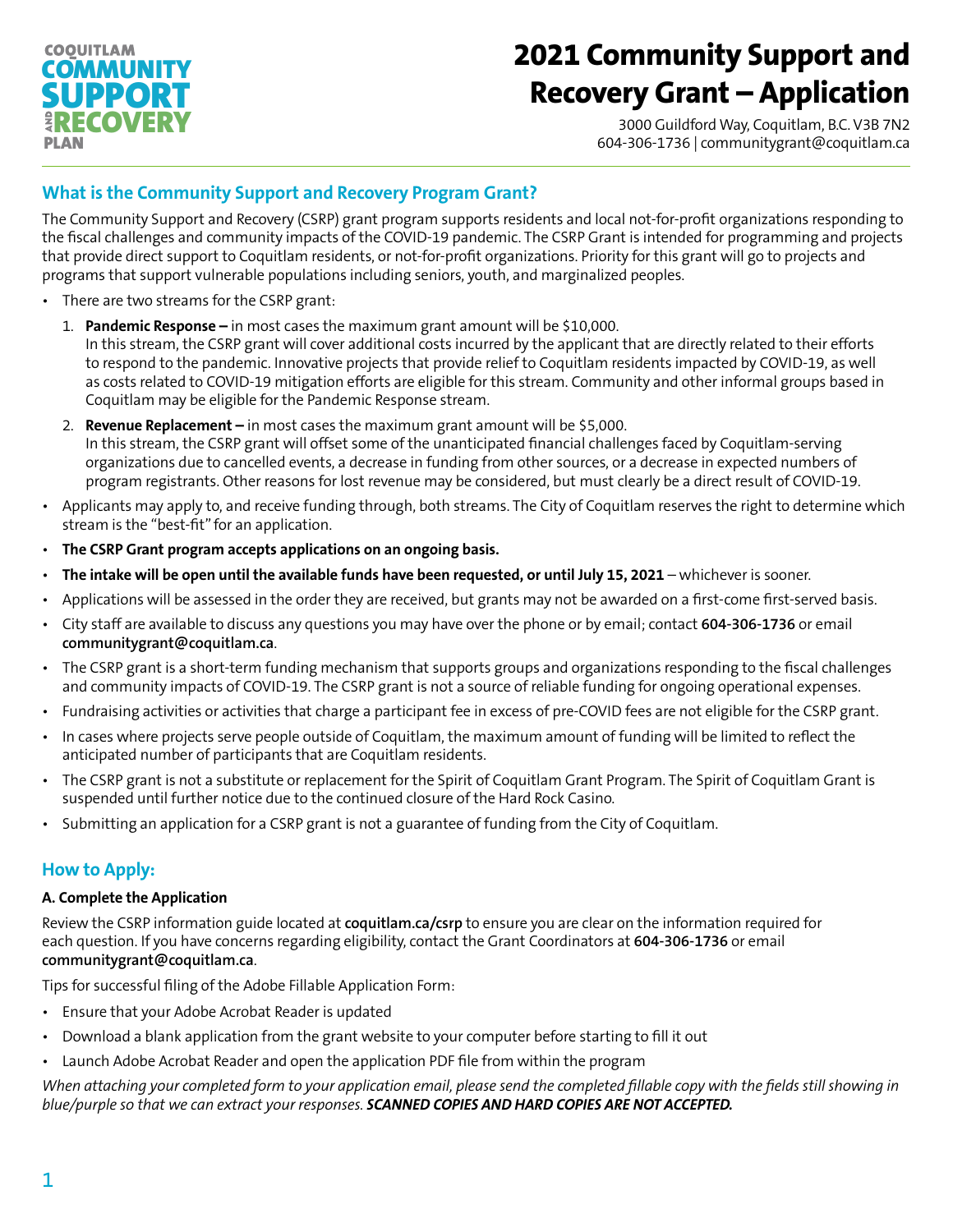## **COOUITLAM COMMUNIT SUPPORT RECOVERY** PLAN

# **2021 Community Support and Recovery Grant – Application**

3000 Guildford Way, Coquitlam, B.C. V3B 7N2 604-306-1736 | communitygrant@coquitlam.ca

Before submitting your application, please ensure:

- Your responses are typed
- All questions are answered
- You have included all of the items on the Grant Application Package Attachment Checklist (below)
- Section 8 is signed by two authorized board members (digital signatures or a scanned copy of the signature page are accepted)

### **B. Grant Application Package Attachment Checklist**

Submit the following documentation with your application:

- **Completed and signed application form**
- □ **Completed Budget Template** (Pandemic Response AND/OR Revenue Replacement)
- **Letters of Support (if applicable)** from collaboration organizations, other funders and/or in-kind contributors

### **If applying for a registered society:**

 $\Box$  **Society Annual Report (Form 11)** – current, filed with the Registrar of Companies, as required by the BC Registry Services Act

- **Constitution and Bylaws**
- **AGM Minutes** organization's draft minutes of the most recent Annual General Meeting

### **Pandemic Response Stream**

- **Detailed quotes for all expenses to be covered by CSRP funding** include quotes or proof of pricing to support grant request *Expenses listed without quotes will be reimbursed upon submission of receipts with the Final Report.*
- **COVID-19 Health and Safety Plan for project or program** outline measures taken to reduce risk for employees, volunteers and participants

### **Revenue Replacement Stream**

- **Balance Sheet** and **Income Statement** for two most recently completed fiscal years (Financial Review or Audited)
- $\Box$  **Financial Forecast** for current fiscal year

### **How to Submit Your Application:**

**Grant Intake Opens: April 8, 2021** – continuous intake. Applications will be assessed as they are received, funding decisions will be based on the strength of the application and funds may not be distributed on a first-come first-served basis.

**Submission Deadline Date:** Thursday July 15, 2021 at 4 p.m., OR when the total amount requested equals the total amount available. If you experience any issues with your submission, contact the Grant Coordinator at **604-306-1736** or by email **[communitygrant@coquitlam.ca](mailto:communitygrant%40coquitlam.ca?subject=)**.

*Applications should be submitted by email to* **[communitygrant@coquitlam.ca](mailto:communitygrant%40coquitlam.ca?subject=).**

### **Available Grant Support**

The City of Coquitlam is happy to assist your organization to complete an application.

Email **[communitygrant@coquitlam.ca](mailto:communitygrant%40coquitlam.ca?subject=)** or phone **604-306-1736** to discuss the grant and your proposed project.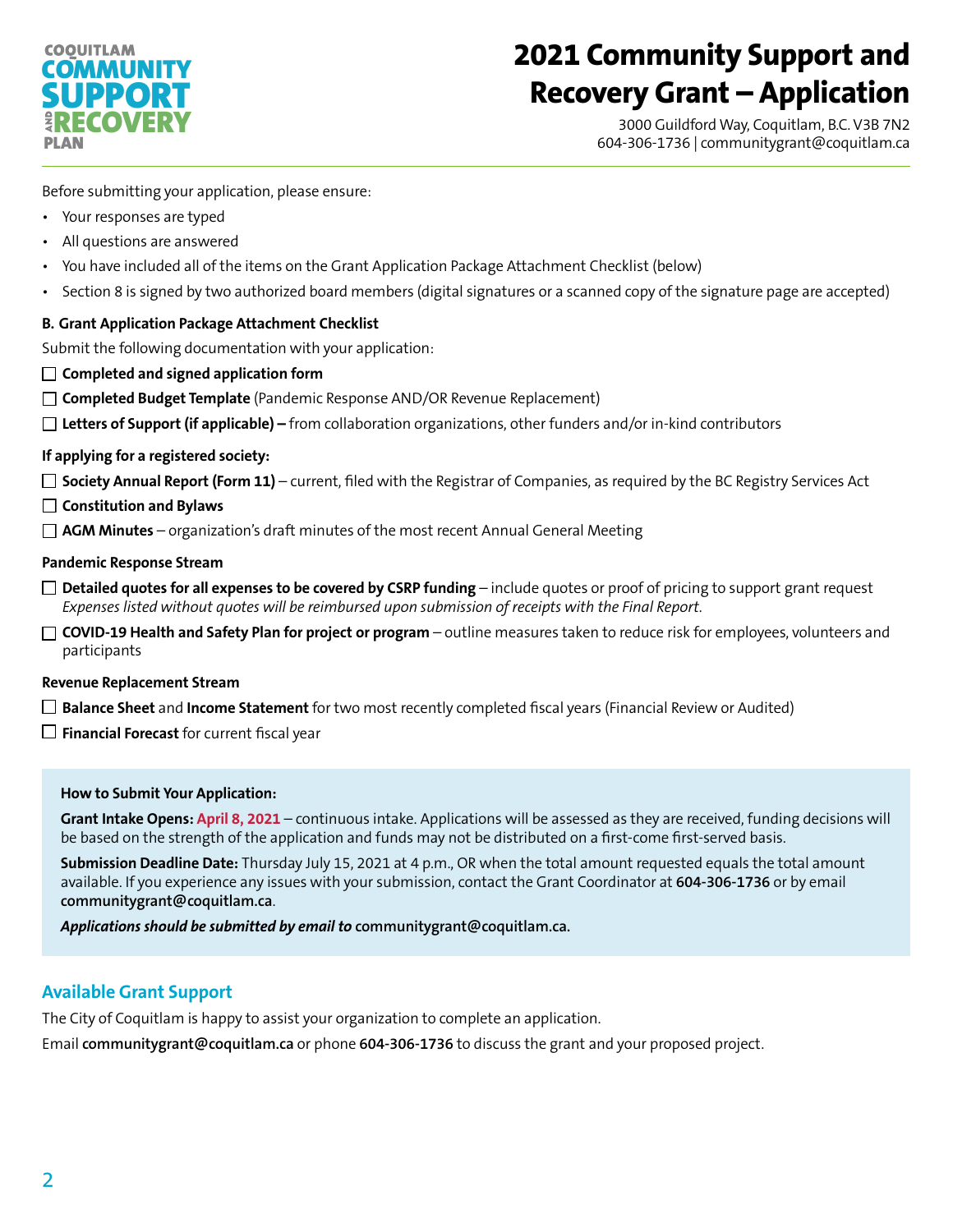### **COQUITLAM COMMUNITY**<br>SLIPPORT **SUPPOR<br>ARECOVER** RECOVERY PLAN

## **2021 Community Support and Recovery Grant – Application**

3000 Guildford Way, Coquitlam, B.C. V3B 7N2 604-306-1736 | communitygrant@coquitlam.ca

| <b>SECTION 1 - Contact Information</b>                                                                          |                                          |  |  |
|-----------------------------------------------------------------------------------------------------------------|------------------------------------------|--|--|
|                                                                                                                 |                                          |  |  |
|                                                                                                                 |                                          |  |  |
|                                                                                                                 |                                          |  |  |
|                                                                                                                 |                                          |  |  |
|                                                                                                                 |                                          |  |  |
|                                                                                                                 |                                          |  |  |
|                                                                                                                 |                                          |  |  |
| <b>SECTION 2 - Organization Information</b>                                                                     |                                          |  |  |
| a. Registered Not-For-Profit: □Yes □No                                                                          |                                          |  |  |
|                                                                                                                 |                                          |  |  |
| c. Focus of group / type of organization:                                                                       |                                          |  |  |
| $\Box$ Arts and Culture                                                                                         | □ School/Parent Advisory Committee (PAC) |  |  |
| □ Community Services □ Service Club                                                                             |                                          |  |  |
| $\Box$ Environmental/Parks<br>Durang Sports                                                                     |                                          |  |  |
|                                                                                                                 |                                          |  |  |
| d. Is your group/organization in good financial standing with the City? $\square$ Yes $\square$ No              |                                          |  |  |
| e. Is your group/organization based in Coquitlam? $\Box$ Yes $\Box$ No                                          |                                          |  |  |
|                                                                                                                 |                                          |  |  |
| SECTION 3 - Pandemic Response Stream Project/Program Details (not required for Revenue Replacement)             |                                          |  |  |
|                                                                                                                 |                                          |  |  |
| a. Project/Program Name: North and Society of the Society of the Society of the Society of the Society of the S |                                          |  |  |
|                                                                                                                 |                                          |  |  |
| c. Amount requested through the CSRP Grant Pandemic Response Stream: \$                                         |                                          |  |  |
|                                                                                                                 |                                          |  |  |
|                                                                                                                 |                                          |  |  |
|                                                                                                                 |                                          |  |  |
|                                                                                                                 |                                          |  |  |

*Application Continues on Next Page*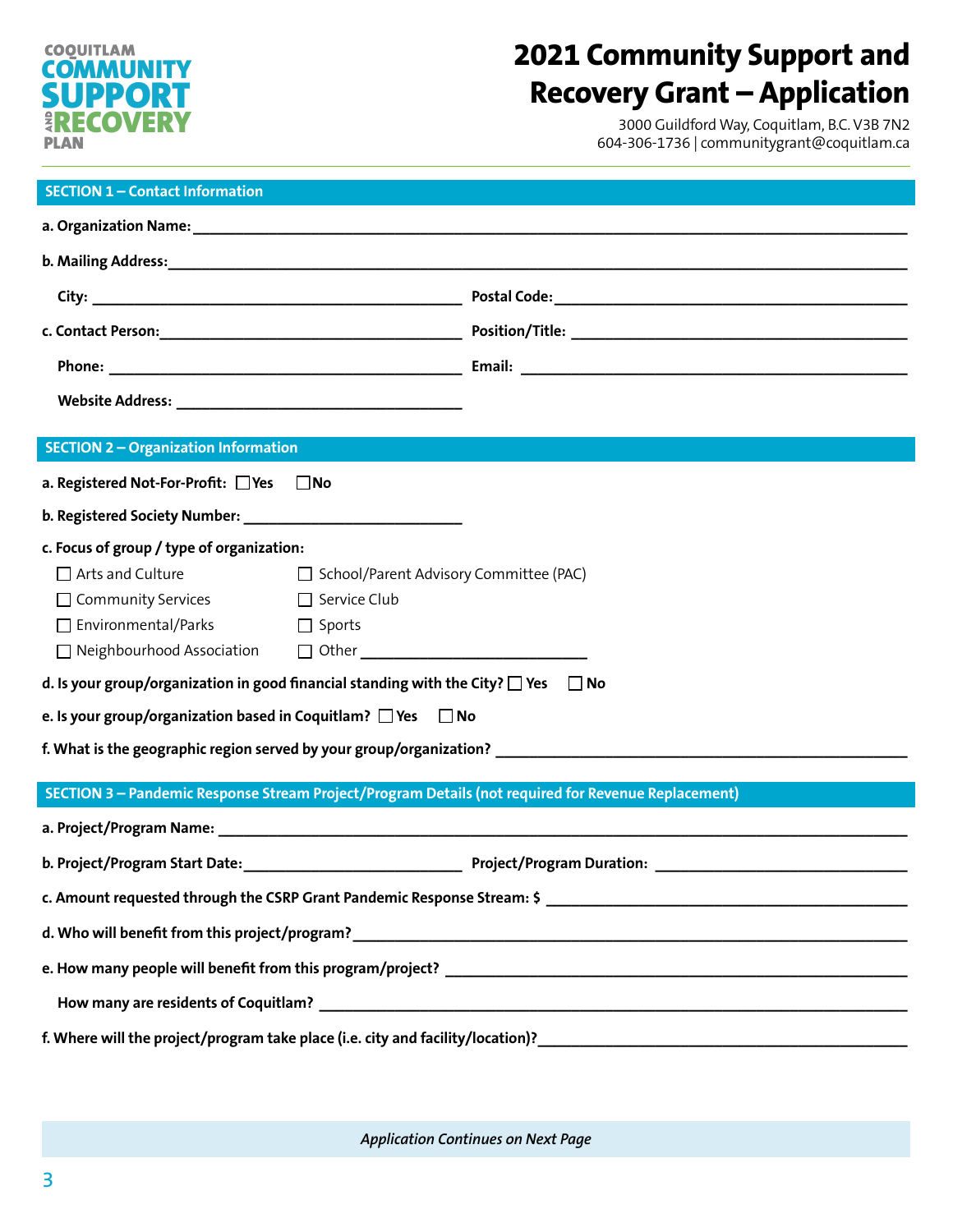

## **2021 Community Support and Recovery Grant – Application**

3000 Guildford Way, Coquitlam, B.C. V3B 7N2 604-306-1736 | communitygrant@coquitlam.ca

**SECTION 3 – Pandemic Response Stream Project/Program Details (not required for Revenue Replacement)** *(continued)*

**g. How has COVID-19 created the need for this project/program?**

**h. List any COVID-19 specific health directives or orders that this project/program addresses:**

**i. Describe the project in 100 words or less:**

**j. Describe the project timeline (attach a separate document if more space is required):**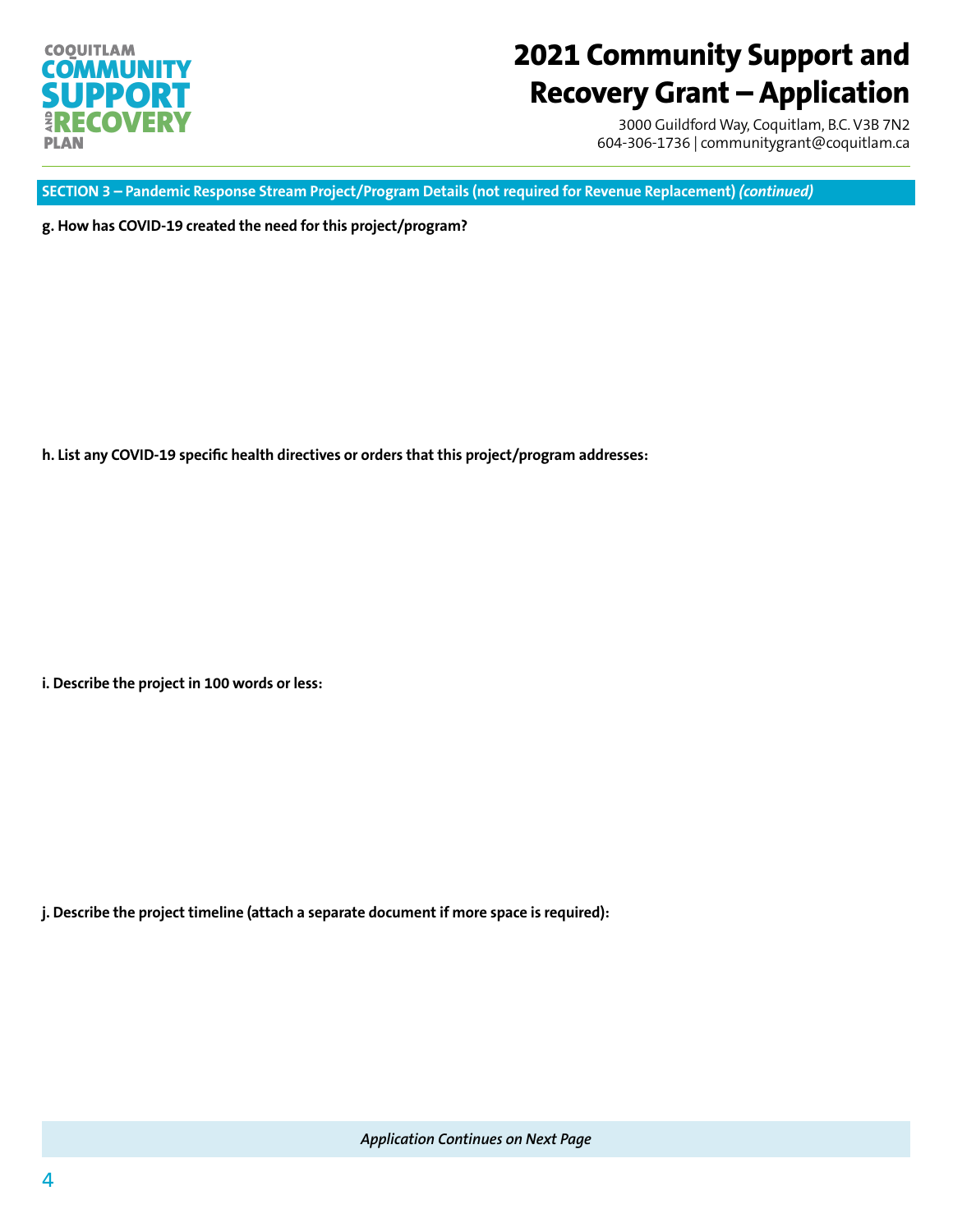## **COQUITLAM** COMMUNITY PPO RECOVERY PLAN

# **2021 Community Support and Recovery Grant – Application**

3000 Guildford Way, Coquitlam, B.C. V3B 7N2 604-306-1736 | communitygrant@coquitlam.ca

**SECTION 3 – Pandemic Response Stream Project/Program Details (not required for Revenue Replacement)** *(continued)*

**k. Partial funding may be available. Will your project occur without full funding of your grant request?**

 $\Box$  Yes  $\Box$  No

If yes, how would the project change?

**l. The CSRP grant Pandemic Response stream is intended to be one-time funding. Please explain in 100 words or less why your project/program WILL or WILL NOT continue or be repeated without additional funding from the City of Coquitlam?** 

**m. How will the health and safety of project/program facilitators and participants be assured with respect to COVID-19? Please refer to [fraserhealth.ca/health-topics-a-to-z/coronavirus](mailto:fraserhealth.ca/health-topics-a-to-z/coronavirus?subject=) for more information.**

**n. How will you determine that your project/program has been a success? (You will be required to discuss the successes and challenges for the final report).**

*Application Continues on Next Page*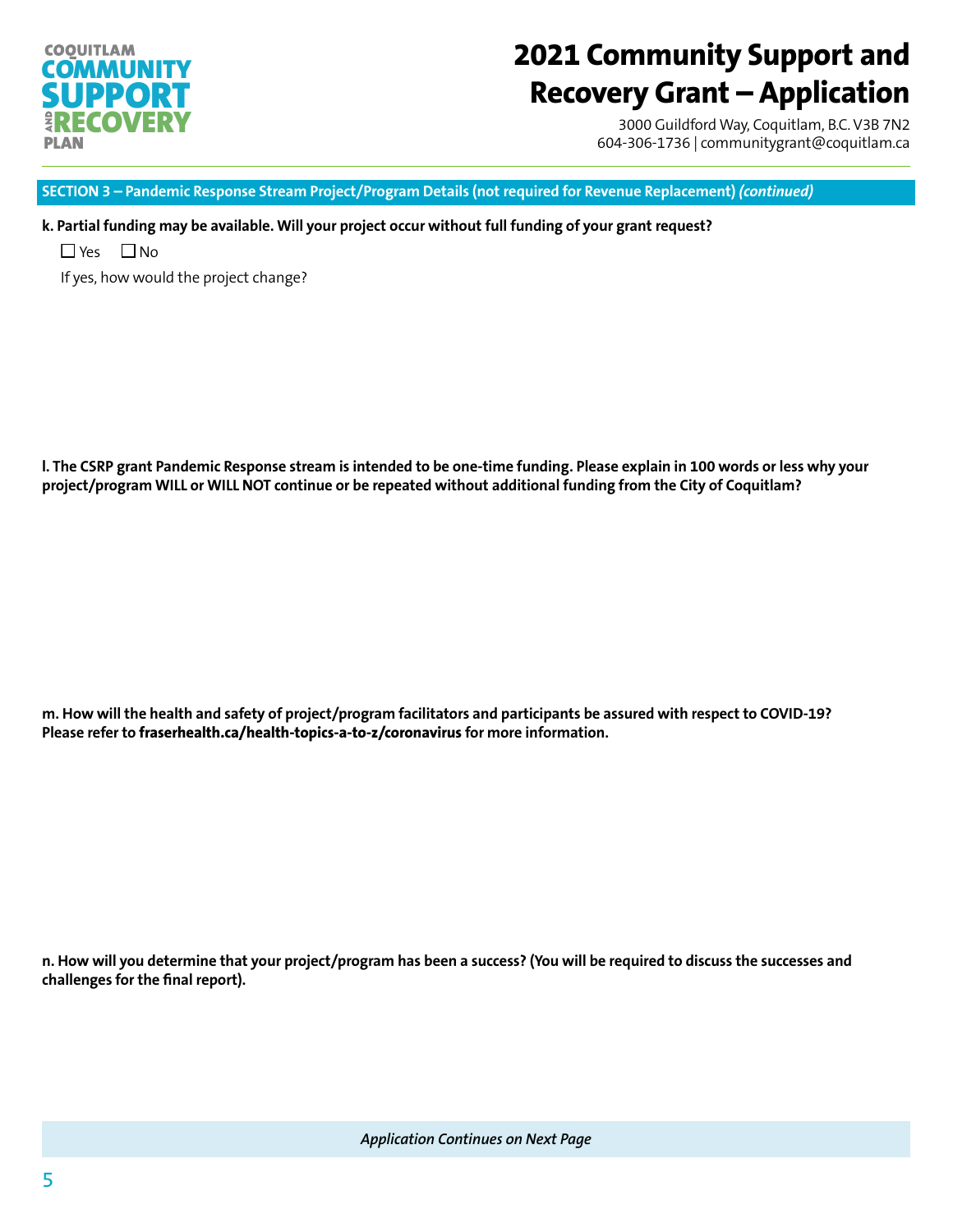

## **2021 Community Support and Recovery Grant – Application**

3000 Guildford Way, Coquitlam, B.C. V3B 7N2 604-306-1736 | communitygrant@coquitlam.ca

**SECTION 4 – Revenue Replacement Stream (not required for Pandemic Response)**

### **PLEASE NOTE THAT ONLY REGISTERED NOT-FOR-PROFIT ORGANIZATIONS OPERATING PRIMARILY IN COQUITLAM WILL BE CONSIDERED FOR REVENUE REPLACEMENT**

a. Amount requested through the CSRP Grant Revenue Replacement Stream: \$

**b. Describe how COVID-19 has impacted your anticipated revenue. Be as specific as possible.**

**c. The CSRP grant Revenue Replacement stream is intended to be one-time funding. Please explain how the organization intends to continue operations without additional funding from the City of Coquitlam?** 

**d. What operational or ongoing costs will be covered by the CSRP Grant Revenue Replacement stream?**

*Application Continues on Next Page*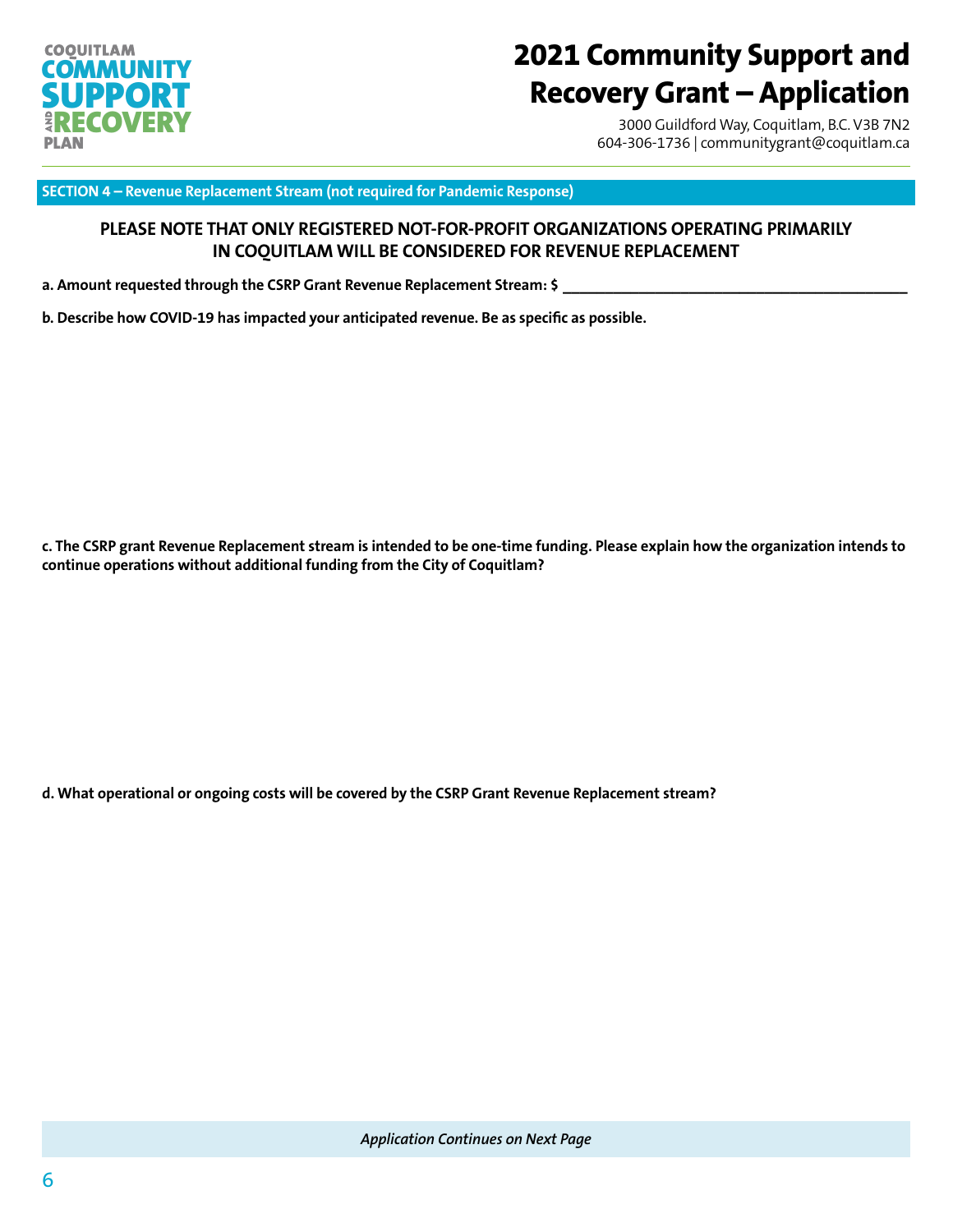

## **2021 Community Support and Recovery Grant – Application**

3000 Guildford Way, Coquitlam, B.C. V3B 7N2 604-306-1736 | communitygrant@coquitlam.ca

### **SECTION 5 – Financial Information**

**a. List other sources of COVID-19 related support that the organization has applied for. If none, please explain why.** 

**b. Complete the applicable budget template for each CSRP grant requested. Please complete both templates if you are applying for both the Pandemic Support and Revenue Recovery streams. Use this space to add additional budget information if needed.**

#### **c. Attach quotes for Pandemic Response stream expenses.**

### **REQUESTED ITEMS WITHOUT OFFICIAL QUOTES OR SUPPORTING DOCUMENTATION WILL ONLY BE ELIGIBLE FOR REIMBURSEMENT AFTER RECEIPTS ARE SUBMITTED WITH THE FINAL REPORT.**

Please ensure the value of the items listed match the quotes attached.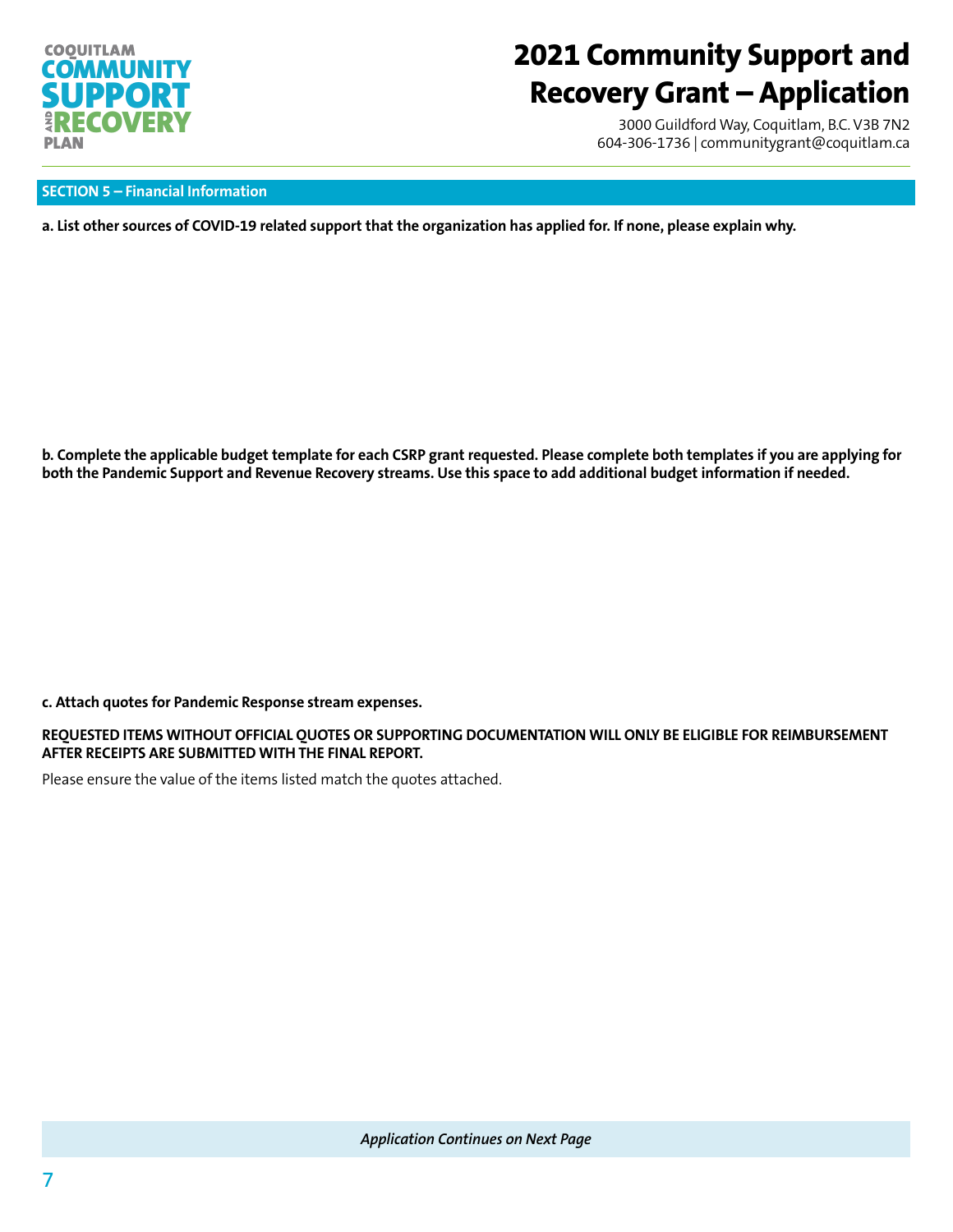## **COOUITLAM COMMUNITY SUPPORT RECOVERY** PLAN

# **2021 Community Support and Recovery Grant – Application**

3000 Guildford Way, Coquitlam, B.C. V3B 7N2 604-306-1736 | communitygrant@coquitlam.ca

### **SECTION 6 – Grant Conditions**

### **IMPORTANT: We agree to the conditions set out below and to any other conditions approved by the City of Coquitlam.**

- 1. In the event that the funds are not used for the activity as described in the application, or if there are misrepresentations in the application, the full amount of the financial assistance may be payable to the City within 15 days of notification.
- 2. Recipients are required to seek approval in writing from an authorized City representative before proceeding with any changes.
- 3. The organization will make, or continue to make, attempts to secure funding from other sources as indicated in its application.
- 4. The organization will keep proper books of accounts of all receipts and expenditures relating to the proposed request.
- 5. Upon request, grant recipients will supply copies of all receipts for expenditures relating to the proposed project.
- 6. The organization will make available for inspection by the City or its auditors all records and books of accounts of the organization, upon request from the City.
- 7. If the proposed request in the organization's application is not started, or not completed, and municipal funds remain on hand, or the purchase is completed without requiring the full amount of municipal funds, or Council directs the funds be returned, these funds will be returned to the City through the Financial Services department.
- 8. All materials submitted become the property of the City of Coquitlam.
- 9. The City of Coquitlam reserves the right to use materials relating to its promotional and advertising campaigns.
- 10. The organization will provide the following acknowledgement regarding City of Coquitlam's grant support of project:
	- City of Coquitlam logo placement on the organization's website, and/or applicable marketing materials including advertisements, posters, and brochures (logo to be provided by the City of Coquitlam)
	- In addition to logo use, City of Coquitlam is to be recognized in printed products (e.g. programs, posters), advertisements, signage, and correspondence, where applicable
	- Recognition in earned media including event listings, media releases, and other community listings as applicable
	- Publicly during a community gathering, performance, or celebration
	- Electronically through newsletters, bulletins, blogs, and social media
	- Other recognition items if/when applicable and agreed upon by both parties

11. In certain circumstances, the City will place conditions on grants that must be met before payment is authorized.

12. The City of Coquitlam is not responsible for any increase in costs related to the approved grant items after monies have been awarded. If there is a decrease in cost related to the approved grant items, please contact the Grant Coordinator at **604-306-1736**.

### **SECTION 7 – Reporting**

- 1. All CSRP Grant monies must be expended for the purposes outlined in the acceptance letter within 15 days after completion of the project described in Section 3 and/or Section 4, or within 12 months of the project approval if the project will be ongoing.
- 2. A Final Report using a provided template MUST be completed and returned to the City within 30 days of the completion of the project described in Section 3 and/or Section 4, or within 30 days of the City funds being spent if the project will be ongoing. Copies of receipts for all project related expenses paid for with City funds must be made available to the City if requested.